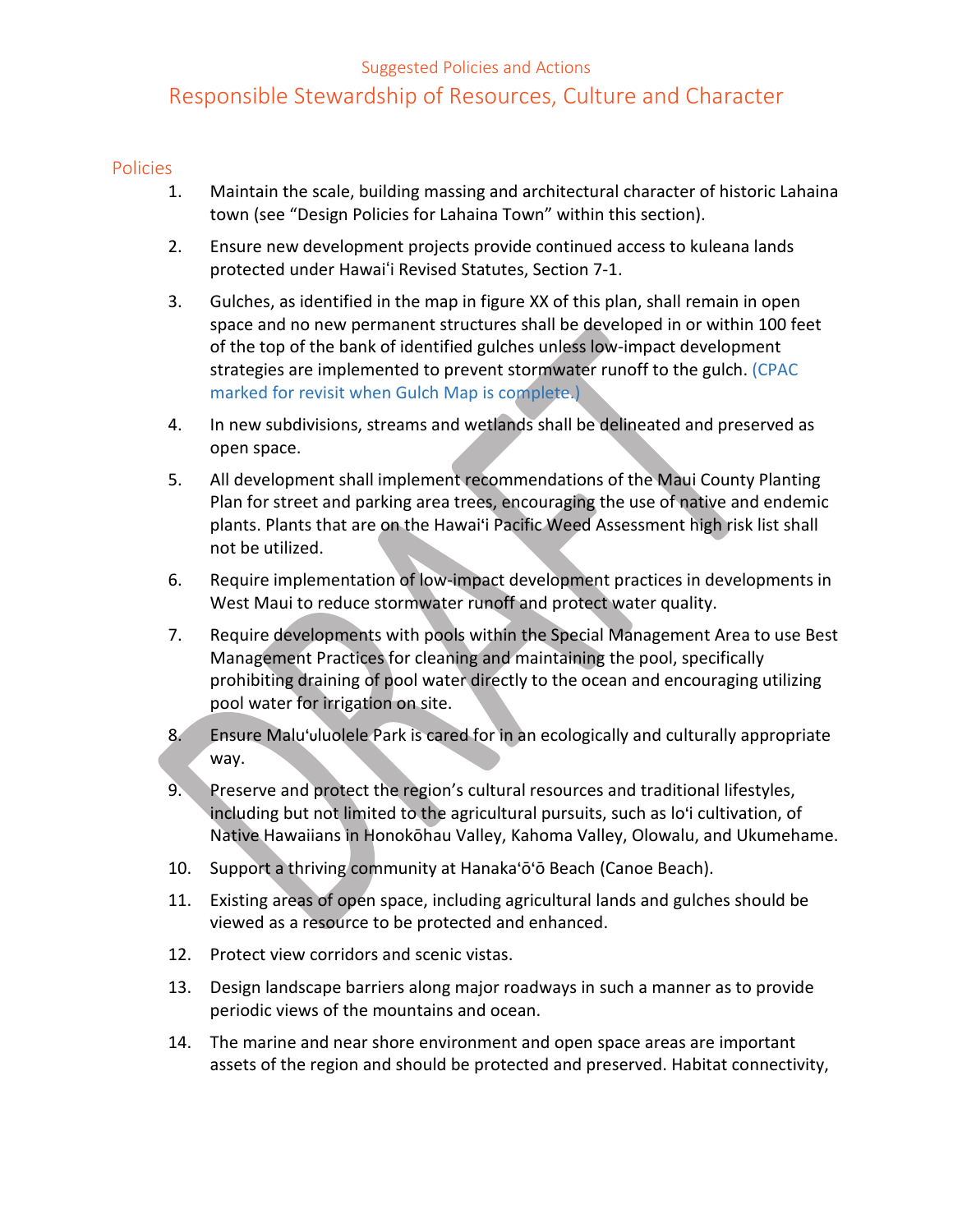watersheds, undeveloped shoreline areas and other environmentally sensitive lands shall be preserved.

- 15. Reuse of treated effluent and the reduction of sedimentation of near shore waters shall be pursued to protect and enhance the region's land, water and marine environments.
- 16. Prohibit the construction of seawalls and revetments except as may be permitted by rules adopted by the Maui Planning Commission governing the Special Management Area (SMA) and Shoreline Area and encourage beach nourishment through dune restoration.

## Actions (Lead County Agency)

- 1. Continue working with the community to identify and implement appropriate uses and management practices for County-controlled properties in County Historic District No. 1, including Malu'uluolele Park, Kamehameha Iki Park, and Banyan Tree Park. Items being discussed include: long and short-term stewardship solutions for these properties and the cultural resources within them; and the installation of a flagpole at Kamehameha Iki Park for Kamehameha III's Royal Standard. (DPR/Planning)
- 2. Install interpretive signs at County-controlled properties in County Historic District No. 1 identifying the region's traditional place names. (DPR)
- 3. Install street signs identifying traditional Hawaiian street names in County Historic District No. 1. (DPW)
- 4. Establish a code of conduct for visitor use at County parks with cultural sites in West Maui and install signs explaining the code of conduct at appropriate locations. (DPR)
- 5. Identify County parks and properties in West Maui that have historical, cultural, or environmental significance and install signs explaining this information at appropriate locations; and encourage the development of new cultural parks. (DPR/Finance/Planning)
- 6. Expand the County Historic District to include both sides of Front Street from Shaw Street to the Puamana condo complex. (Planning)
- 7. Amend the Historic District Ordinances to allow existing hotels, prohibit new vacation rentals, and phase out existing ones. (Planning)
- 8. Support and expand funding for citizen science and environmental restoration programs in West Maui. (Mayor/County Council)
- 9. Create an off-road motor vehicle park in an area that will not damage critical watersheds and native forests, and encourage landowners to decommission existing off-road motor vehicle trails in areas that damage watersheds. (DPR)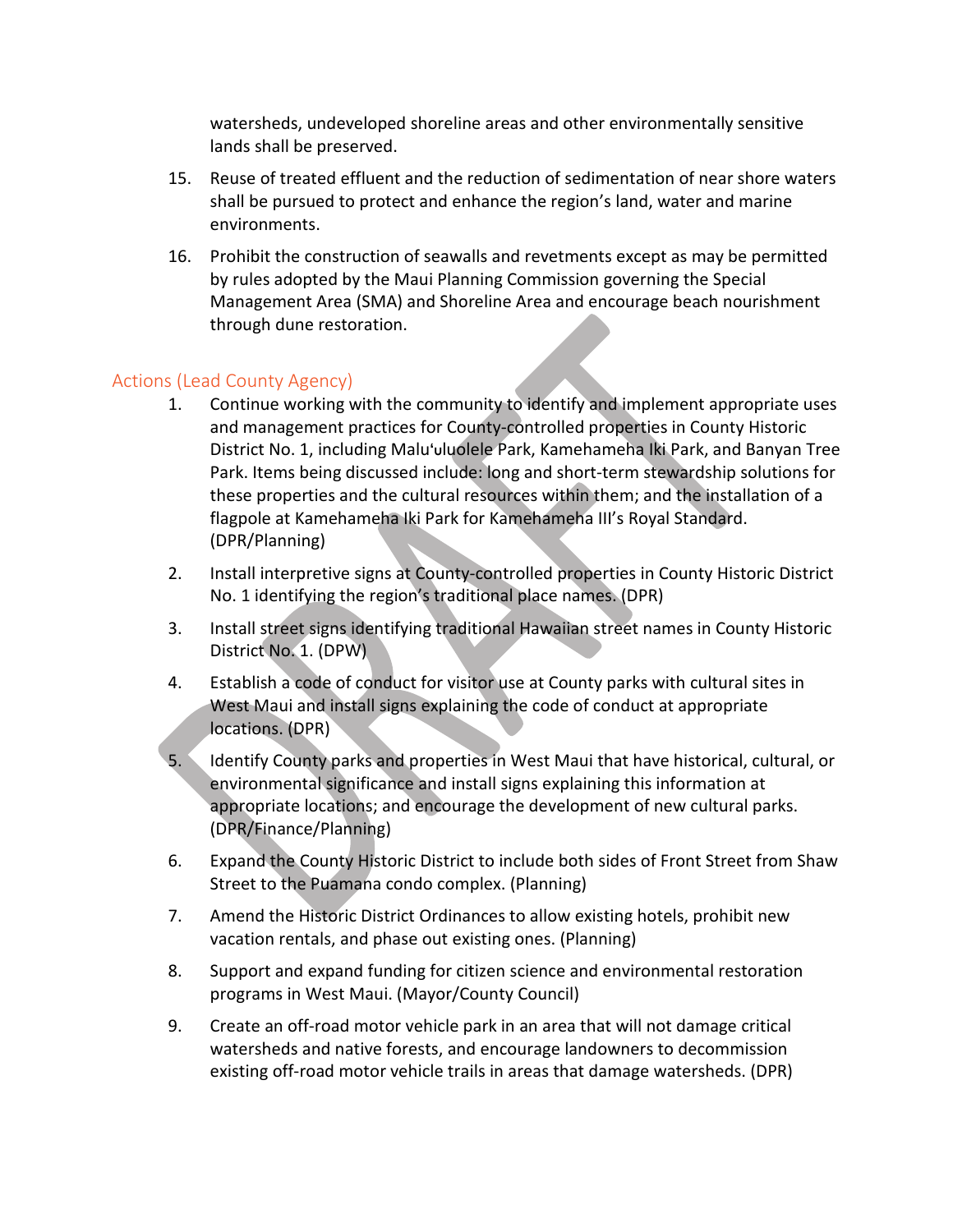- 10. Amend the Maui County Code to prohibit new development within gulches as identified in figure XX and wetlands and implement a 100-foot buffer around gulches, wetlands and streams where no structures will be allowed, unless lowimpact development strategies are implemented to prevent stormwater runoff to the gulch. (Planning) (Marked for revisit when Gulch Map is complete)
- 11. Amend the Maui County Code to establish low-impact development standards and require developments to incorporate those standards. (DPW)
- 12. Continue and expand collaborative ecosystem restoration efforts between nonprofits, private entities and County departments. (All County)
- 13. Provide funding and other support for Coral Reef Alliance's stream gulch vegetation restoration and high flow diversion pond construction at Wahikuli Stream, ma uka of Hanaka'ō'ō Beach Park, in order to reduce sediment that reaches the ocean and create cultural, educational, and recreational opportunities. (Mayor/Council)
- 14. Amend the County Code to prohibit backwashing or emptying of pools outside property boundaries. (Planning)
- 15. Implement recommended actions that are within the County's jurisdiction from the West Maui Mountains Watershed Management Plan and the Army Corps of Engineers West Maui Watershed Study, when complete. (All County)
- 16. Develop new design guidelines for Lahaina Town that provide detailed guidance on: the rehabilitation of historic buildings; additions to historic buildings; the construction of new buildings; landscape and streetscape elements; and the treatment of archaeological properties and cultural sites. (Planning)
- 17. Create a county historic district officer position responsible for enforcement and education in the Lahaina Historic District. (Planning)
- 18. Fund and implement a clean and safe program as part of the proposed parking action plan to include revenue generation. (Office of the Mayor)
- 19. Work with resorts in Kāʻanapali to provide shared parking and shuttle services during canoe races (especially state races) at Hanaka'ō'ō Beach (Canoe Beach). (Office of the Mayor)
- 20. Fund, design, and build a canoe hale structure for storage of canoes at Hanaka'ō'ō Beach (Canoe Beach). (DPR)
- 21. Fund and install ahupuaʻa signs throughout West Maui. (OED/DPW)
- 22. Create management plans for County-owned or managed areas that are or will soon become over capacity. (DPR)
- 23. Fund, design, and build a community center that allows for hula hālau practices by various hālau. (DPR)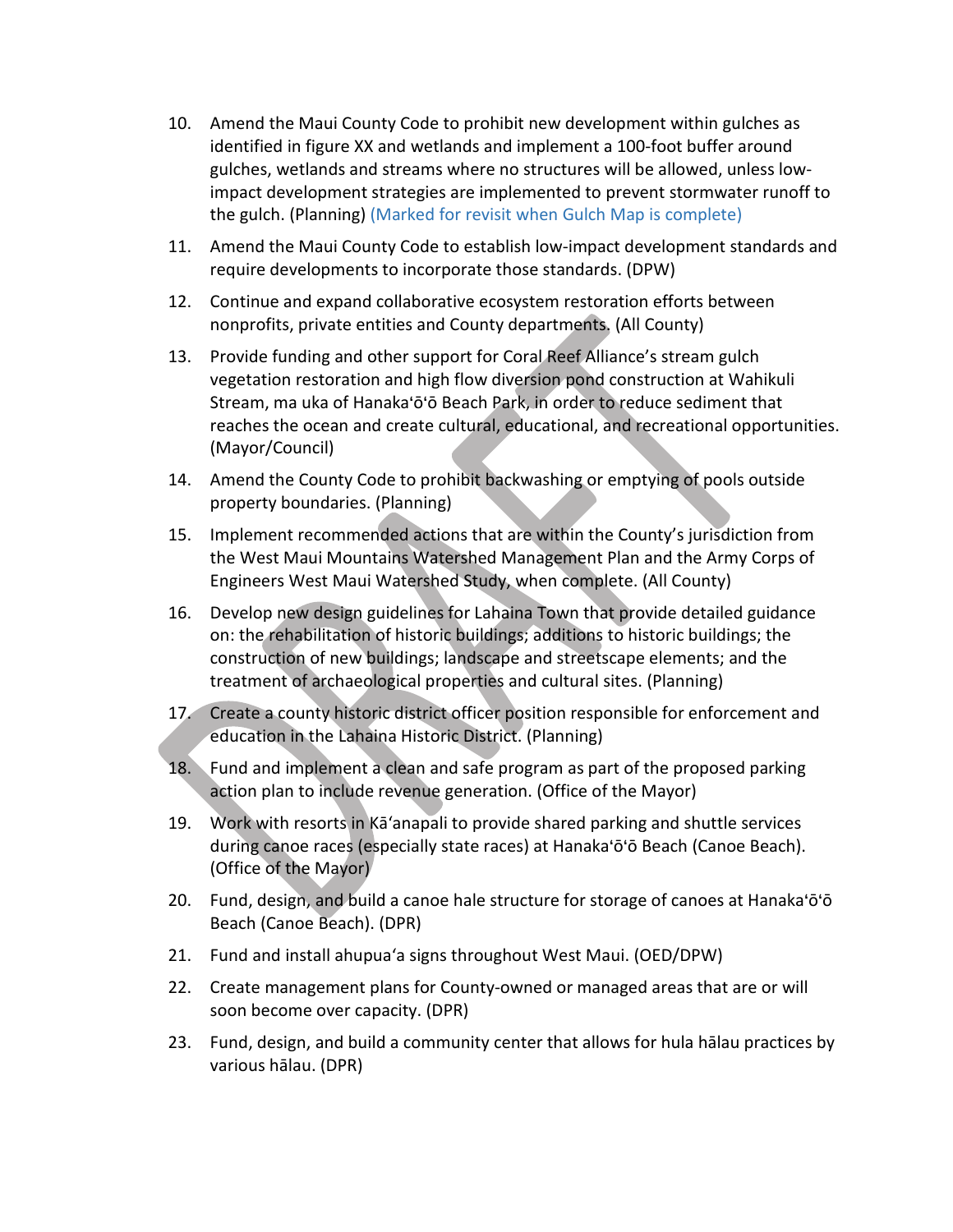24. Fund and implement cultural and educational programs to perpetuate Hawaiian and other ethnic heritages. (OED)

### Design Policies for Lahaina Town:

The policies below apply to properties within the Lahaina National Historic Landmark District. As indicated in action #12, the long-term intent is to create design guidelines that incorporate the policies below.

- 1. Rehabilitation:
	- a. Rehabilitation of a historic building shall minimize changes to original materials, architectural elements, and ornamentation.
	- b. Deteriorated original architectural elements and materials shall be repaired rather than replaced.
	- c. Where repair is not possible, replacement features shall match the original component in design, material, color, and texture.
	- d. Original building materials shall not be covered with new materials.
	- e. Harsh cleaning treatments, like sandblasting and pressure washing, shall not be used because they can permanently damage historic materials. Buildings shall be cleaned using the gentlest means possible.
	- f. Previous additions or changes to buildings should be evaluated for historic significance. Changes that have gained historic significance should be retained and preserved.
	- g. Missing or deteriorated features shall be reconstructed based on physical evidence and archival documentation, such as historic photographs, plans, or written descriptions. Details found on similar historic buildings shall not be reconstructed without other supporting documentation.
- 2. Additions:
	- a. Additions shall be designed and located so they are subordinate to the main historic building in terms of scale and mass.
	- b. Additions or changes to the front of the building are prohibited. Additions should be set back from the front of the building and located at the side or back of the building.
	- c. Additions that damage or overwhelm the historic building (because they are too tall or their footprints are too large) are prohibited.
	- d. Additions shall use a similar roof pitch, shape, and overhang as the historic building.
	- e. Additions shall be similar in height to the historic building. An addition that is taller than the main historic building may be considered if it is substantially set back from the front facade and connected with a smaller linking element.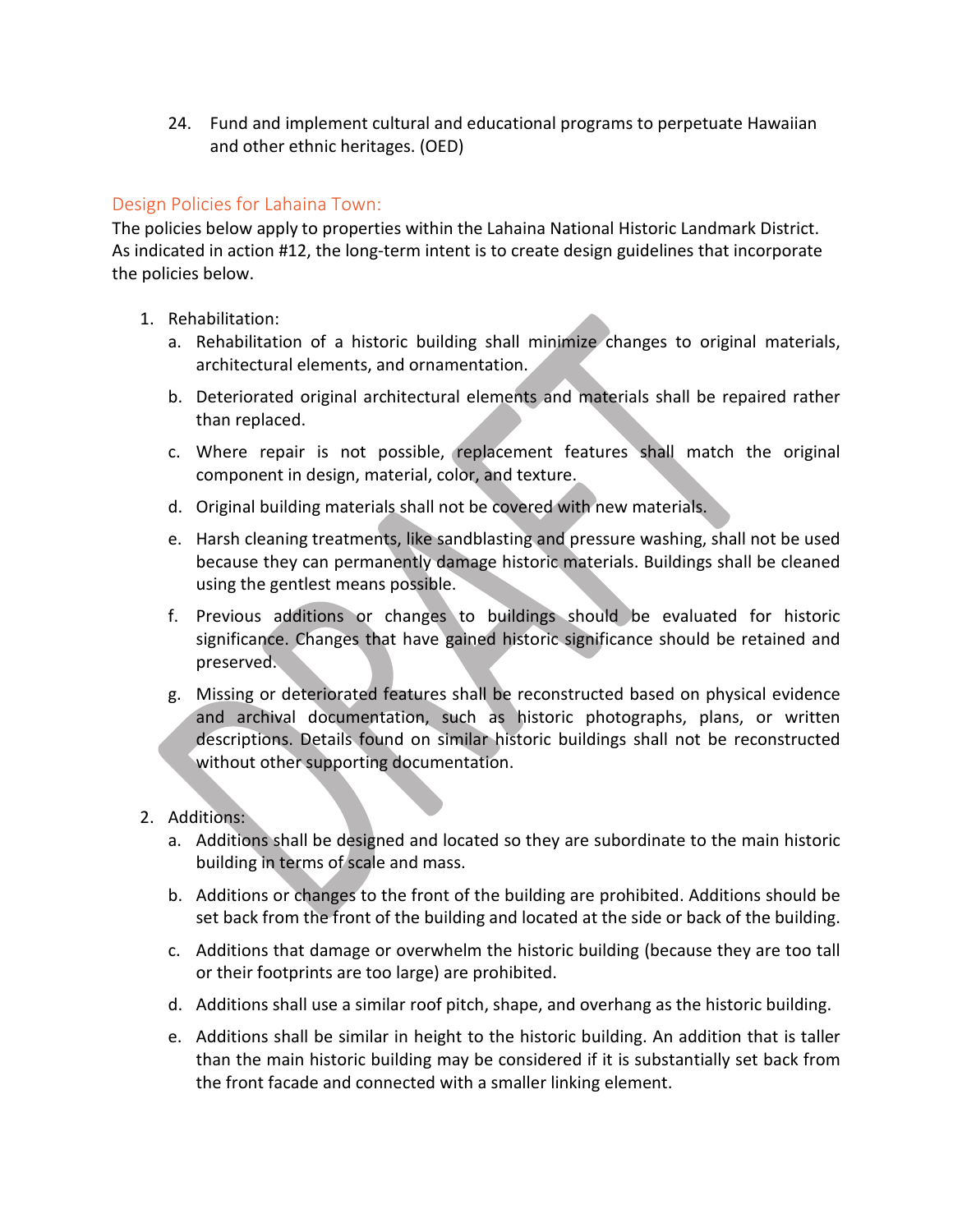- f. Rooftop additions shall be limited to the back of the building to preserve the historic scale and form of the building and minimize visibility from the public right of way.
- g. The addition's windows shall be similar in shape, size, design, and placement to the openings of the historic building.
- h. The addition's shape, size, and openings shall create a directional emphasis (horizontal or vertical) that is similar to the historic building.
- i. The addition's exterior materials shall match or be compatible with the materials of the historic building in terms of type, color, and texture.
- j. The addition's architectural details shall not be more ornate than those found on the historic building. Architectural details that are not in keeping with the historic building's architectural style shall not be used.
- 3. New Construction
	- a. New construction shall be similar in height, mass, form, and scale to the surrounding historic buildings.
	- b. When the width of new construction exceeds that of neighboring historic buildings, the front facade shall be divided into smaller sections. This can be accomplished by stepping back sections of the wall plane or by using vertically oriented dividing elements such as pilasters.
	- c. New buildings shall be limited to 30 feet in height.
	- d. Roof forms shall resemble those found on neighboring historic buildings.
	- e. Doors, windows, and other openings shall be similar in shape and placement to the openings of neighboring historic buildings. Additionally, door and window openings shall have a similar proportion of wall to window space as neighboring historic buildings.
	- f. Exterior materials shall match or be compatible with the materials of surrounding historic buildings in terms of scale, texture, and proportion.
	- g. Imitation or synthetic materials, such as vinyl siding and T 1-11 veneer are prohibited because they are not visually similar to the traditional siding materials found in Lahaina.
	- h. Architectural details shall be simple in design. They shall not be more ornate than those found in neighboring buildings.
	- i. New buildings should correspond with the setbacks and orientation of neighboring historic buildings.
	- j. Main entrances and porches of new buildings shall face the same direction as those found along the street frontage.